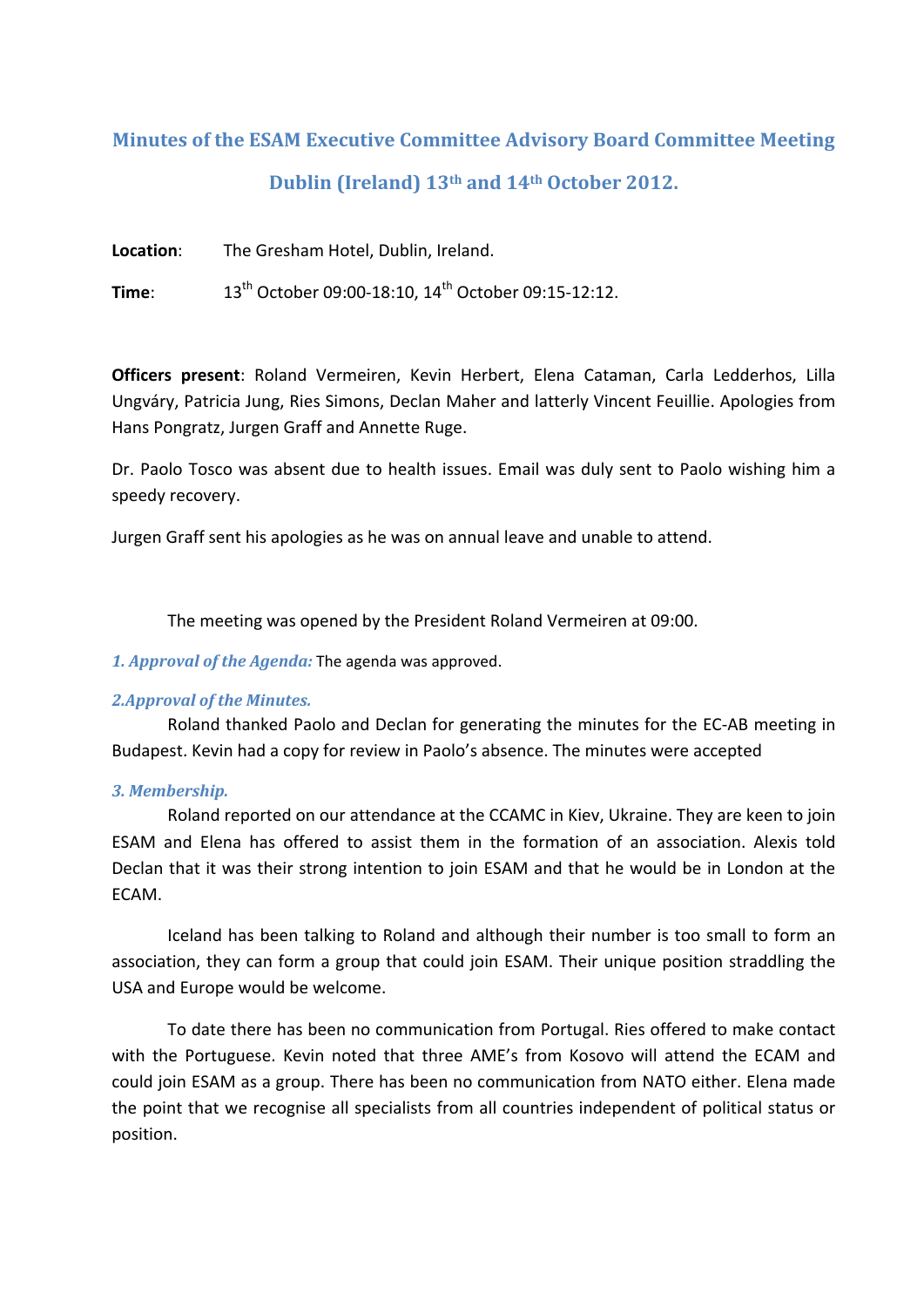#### *4. Statutes.*

Roland presented a summary of the recent developments in the ongoing saga of seeking recognition of the new statutes. It was a long and convoluted affair that was steeped in complications. The final answer might take up to two years! As of the moment of the meeting, the "new statutes" were not operational. In their absence, electronic voting, President elect, co‐opting, appointments etc were not possible and this would need to be acted upon at the GA. The ramifications and operational difficulties were teased out, all in the hope that they would not be needed and that the statutes would be incorporated in time for the electronic voting and for the GA.

Kevin told us of his discussion with Lars in Naples about the concept of statutes. There was a suggestion that the statutes would be a central set of rules acting like a spine, from which supporting documents acted out the practical implementation of the core statutes. In this manner, the statutes would be small in number and broad in detail allowing for them to remain unchallenged, whilst the associated documents would tease out the finer detail and were subject to the vagaries of the time or context where a change was required and requested by the body of ESAM. Roland agreed that this format could be much less cumbersome, but that the overall requirement for clarity and transparency was utmost for ESAM. Carla felt that such a structure may not be acceptable to the court in Germany.

### *5 The Budget*

Carla made a presentation of the budget and the account status to date.

#### Summarised below:

ESAM has 44 Members right now: 35 Regular Members and 9 Associated Members

#### October 11th, 2012 ESAM had:

| Savings account:      | €49.484,19 | Checking account:                     | €3.125,24 |
|-----------------------|------------|---------------------------------------|-----------|
| Total Assets:         | €52.609,43 |                                       |           |
| €19.788,00 Income and |            | €11.185,29 expenses for 2012 to date. |           |

Seven regular member associations have not yet paid. They have until the  $21<sup>st</sup>$  October to pay and therefore be entitled to vote. Six associated members have not yet paid their fees. A discussion involving particular issues relating to non‐payment followed and it was agreed that every assistance would be offered so as to facilitate their ability to vote.

AsMA has given ESAM three free ads to date, this can act in lieu of payment.

Kevin pointed out that David is no longer a member of the committee of the SAAME (but may still be their ESAM liaison) and that Ramon's position in Spain has changed. Neither will attend the GA. Can their report be submitted by email? Carla said she would forward the papers to them as auditors.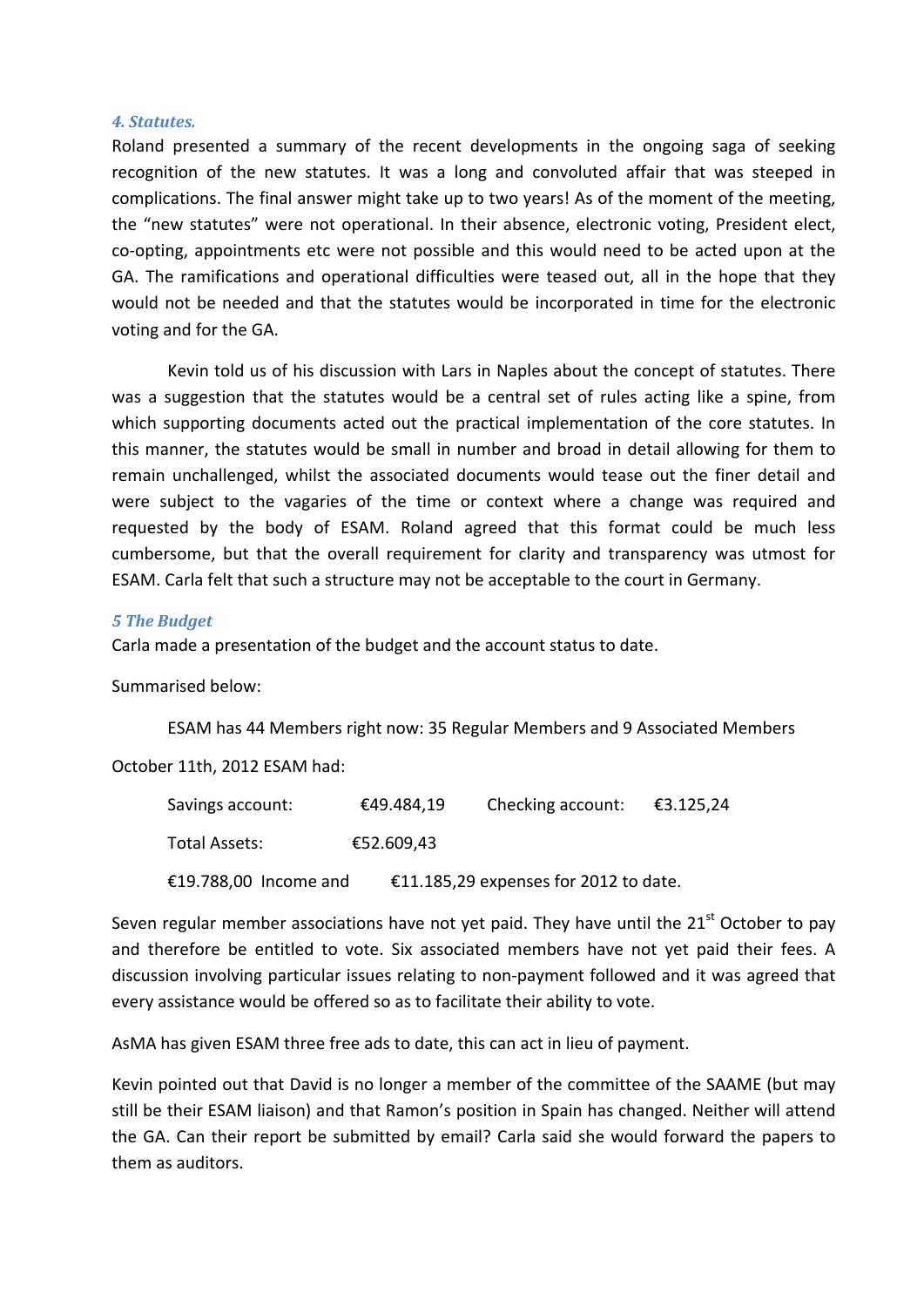The accounts need to be signed off for the notaries.

There will be a projected loss of  $£12.000$  for this year to date, and could be as much as  $£20,000$ once all expenses are included, according to Kevin. The purpose of the membership fee was to support the biennial ECAM, but what is more important; membership or the account balance? A discussion around next year's fees covered a pro‐rata reduction, suspension of the fee or capping the fee. A vote settled the debate with a fee per declared member at  $\epsilon$ 10 discounted to €7.50 for early payment for the year 2013.

Lilla and Ries suggested a survey of the members asking what they want from ESAM and perhaps address this in the Communications Meeting provisionally set for the new year. According to Roland, the AME numbers may be dropping from over 4000 to much less across Europe. ESAM needs to be able to represent the larger number of AME's to remain a credible body that needs to be heard. Next February, the Secretary General will send an invoice for the annual fees based on the declared membership which can be corrected by the member association.

# *6. Nominations:*

#### Contact list

Paolo and Carla had worked on the Contact list in the recent past and have produced an active contact list that was used for the invitation to participate in the electronic vote for the new EC. There had been some historical difficulties making contact with some societies, but new contacts have been established. Kevin highlighted the need for a complete contact list available immediately in advance of the electronic vote.

Concerns were expressed about elements of the website and its function. It was decided that Kevin would contact Kristoffer directly and request a copy of emails sent to Lilla, in the event that there was a breakdown in message delivery. A number of issues that required clarification and correction was drawn up and discussed with Kristoffer.

# Voting.

Elena said we need to send down a letter explaining how to vote electronically, using a copy of Kevin's election summary. Carla asked to send the invitation to vote with a read receipt. Kevin explored the possibility of the electronic system failing, leading to the need to do it at ECAM, but will there be enough present to vote? According to the statutes, we can extend the period of voting.

A discussion regarding the merits and pitfalls of both electronic voting and voting from the floor followed. Concern was expressed that candidates should be presented who are willing to work with and for the EC and it is favourable that people seeking high office should have working experience of the EC in advance of such an application.

We were joined by Dr. Tom Gaffney CMO of the Irish Aviation Authority.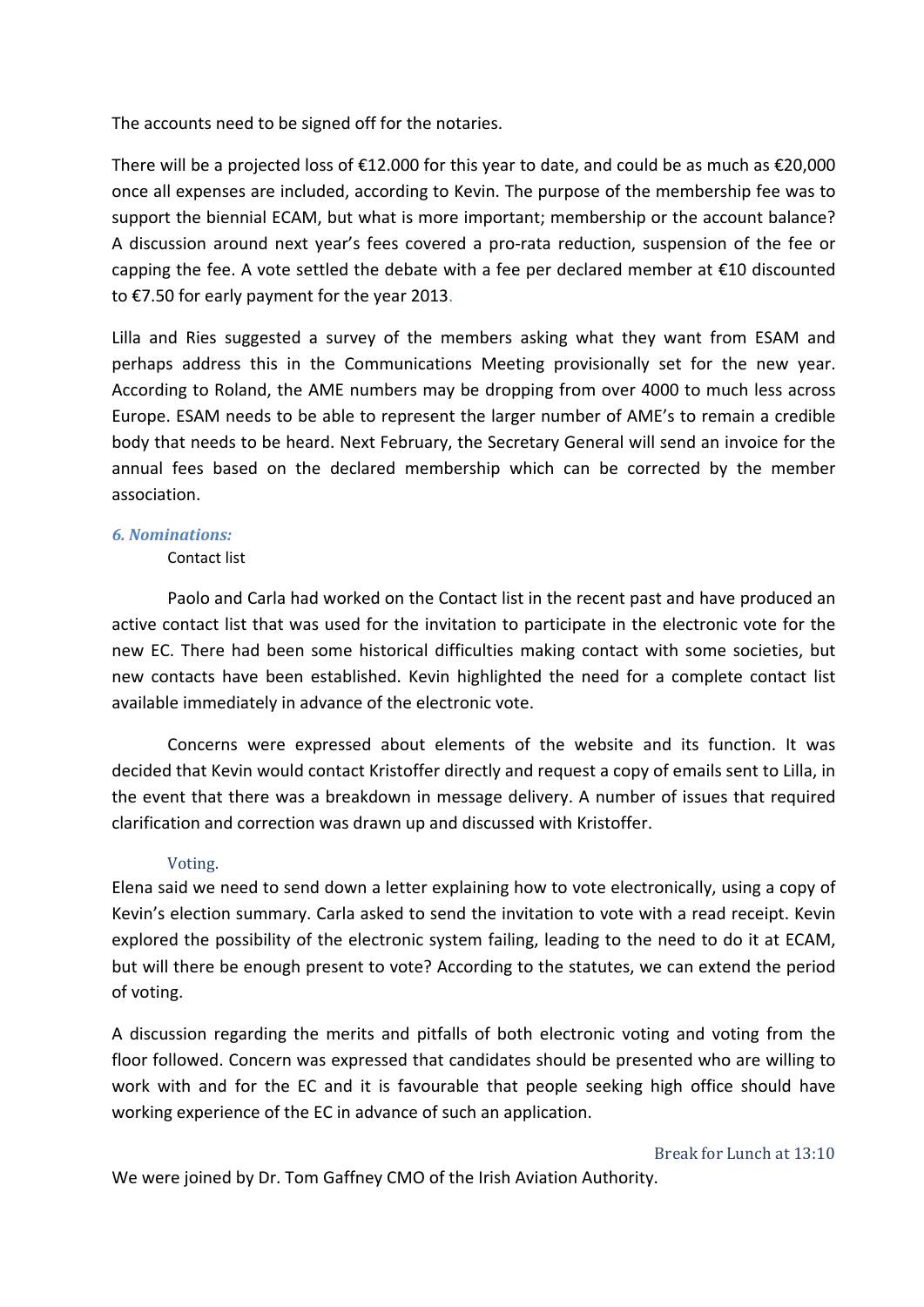#### *7. GA 2012*

Kevin gave a presentation of the ECAM programme. The meeting will start at 09:00 on Saturday and continue to 17:00 on Sunday. There will be six presentations on Saturday afternoon to be chaired by Declan, and two sessions of five on Sunday morning before the Space session. Attendance at the GA is free and open to all ESAM members. Elena asked that an invitation letter be sent to all member associations requesting their input. Lilla agreed to do this. The GA will be held on Sunday from 12:15 to 14:15. Due to the fact that neither Gabor nor Simone will be present, Declan will request a report. When Lilla stands down as Communications Director, she can then present the Nomination report as an ordinary member. Until Paolo's return, Declan will act as Interim Secretary General. The Agenda for the GA was generated so as to be available in accordance with the statutes. The Auditors' report for 2011 is required for the GA. A new Nomination Committee for the election of Auditors and the President Elect will be required. Ries spoke of the need to consider the future position of the ECAM in light of the current and recent experiences.

#### *8. ECAM 3 2012*

Kevin presented a report of the current status and of the number of delegates registered. He expressed concern and surprise at the low number of delegates from outside the UK. Details of the costs and projections of shortfalls and their financial implications were delivered. Further negotiations would be needed to reduce the cost burden from the existing contract. From all accounts, a late surge is common and should be anticipated. The remaining concern was of the magnitude of that surge that is required! Elena said there were some issues involving visa procurement and that some intending delegates were unable to get clearance in time.

This ECAM will have the highest number of delegates of any ECAM yet. There will be a satellite room available for various functions. There will be an overall loss to be carried for the lower numbers than expected. The attendance certificates will be issued at the end of the meeting on Sunday and no duplicates will be given. Each delegate will have a colour coded badge for the days they are attending and have tickets attached. To date, there has been a response from only two sponsors. Ries said the Scientific Committee will sponsor, in part, five delegates from Russia at €300 each. This will cover the delegate fee and the Gala dinner, but they will need to pay flights and accommodation. Kevin knew of ten who might seek support. Ries will send a letter to those whose abstract has been accepted by the Scientific Committee.

#### *9 Advisory Board.*

Ries gave a report on recent activities of the AB. If Declan is successful in his candidature, there will need to be a new representative on the AD committee. Consideration of a number of candidates followed with a view to having a committee of five, where the Chair, Co-Chair and Secretary would attend the EC meetings.

He continued with the concept that everyone would stay onboard and remain active. We need to become inclusive of the other large states such as Spain, Italy, Sweden, Poland etc. It is a bit static at present. We have some new approaches. There was a problem regarding anti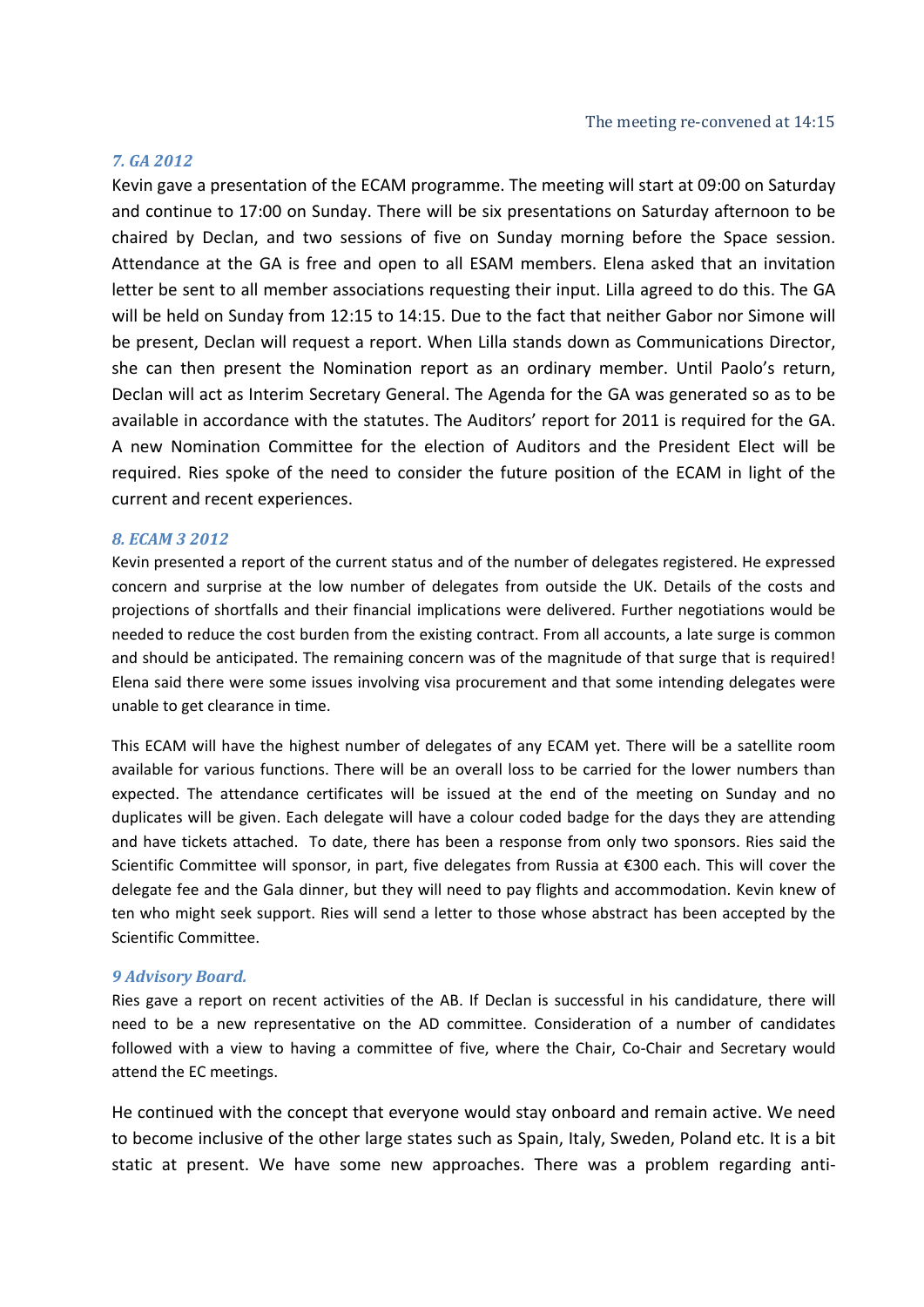coagulation which Rene will take up, he offered to look at the 1% rule. Ries suggested we look at it with AsMA. He has asked a Dutch neurologist to consider a report on Epilepsy and then find a group to follow that up, Ries presented on Diabetes at the FAA course in Berlin. Roland said that we must keep in mind that some of the funds might be needed to pay for expert services. Ries suggested it as a "thank you" gesture. We are waiting on the response from Felix regarding the Metabolic Syndrome. The EASA review group for part MED have not accepted the new anti-coagulants. Kevin suggested consideration of Anthony regarding the 1% rule. Ries agreed, Tunstell Pedoe and followed by Stuart Mitchell both wrote good papers on the 1% rule. Poussin says that the trend now is towards absolute risk. Again the legal concepts arose.

Future ECAMs might include a morning session that would deal with current issues in a similar way as the Wiesbaden group model, followed by the GA over lunch and the formulation of a policy in the afternoon session. This would lead to a purpose to, and a product from, the ECAM . Most experts don't require CME points!

A review of the recent debacle regarding the Position paper on Diabetes included a request for dissenters to make their concerns heard through the AB. A possible change to the rules regarding Diabetes and insulin has been put on hold. There is no urgency due to the current political position.

- 1. If you have new data send it to the AB.
- 2. We welcome your rep on the AB that will prevent the undermining of the opinion.

# ESAM journal,

Ries sees no point for a meeting in ECAM 3, as Jurgen will not be there. Analysis of the product out of Europe is needed first as suggested by Anthony at the EC‐AB in Budapest. We will see about setting up a new meeting.

# Space Medicine

Ries: I will see Claudio to produce a paper on Space Tourism. Roland said that EASA will look to America for the basis of the rule rather than commission their own. Ries said the rule making process refers to pilots rather than the passengers! Also all of this is still experimental. I'll send the paper to the EC, SOFRAMAS and the Belgians who are working on cardiology.

# *10. Training.*

Roland: Our curriculum has been accepted by EASA. Competence based training will be considered at the next meeting.

# *11.EASA*

Review group. Question of whether or not IDP can be accepted. EASA will probably wait for ICAO before changing the Rule. Patricia spoke about ESAM representation problems at the ESSI group EGAST:

- Language barriers.
- The absence of new medical issues.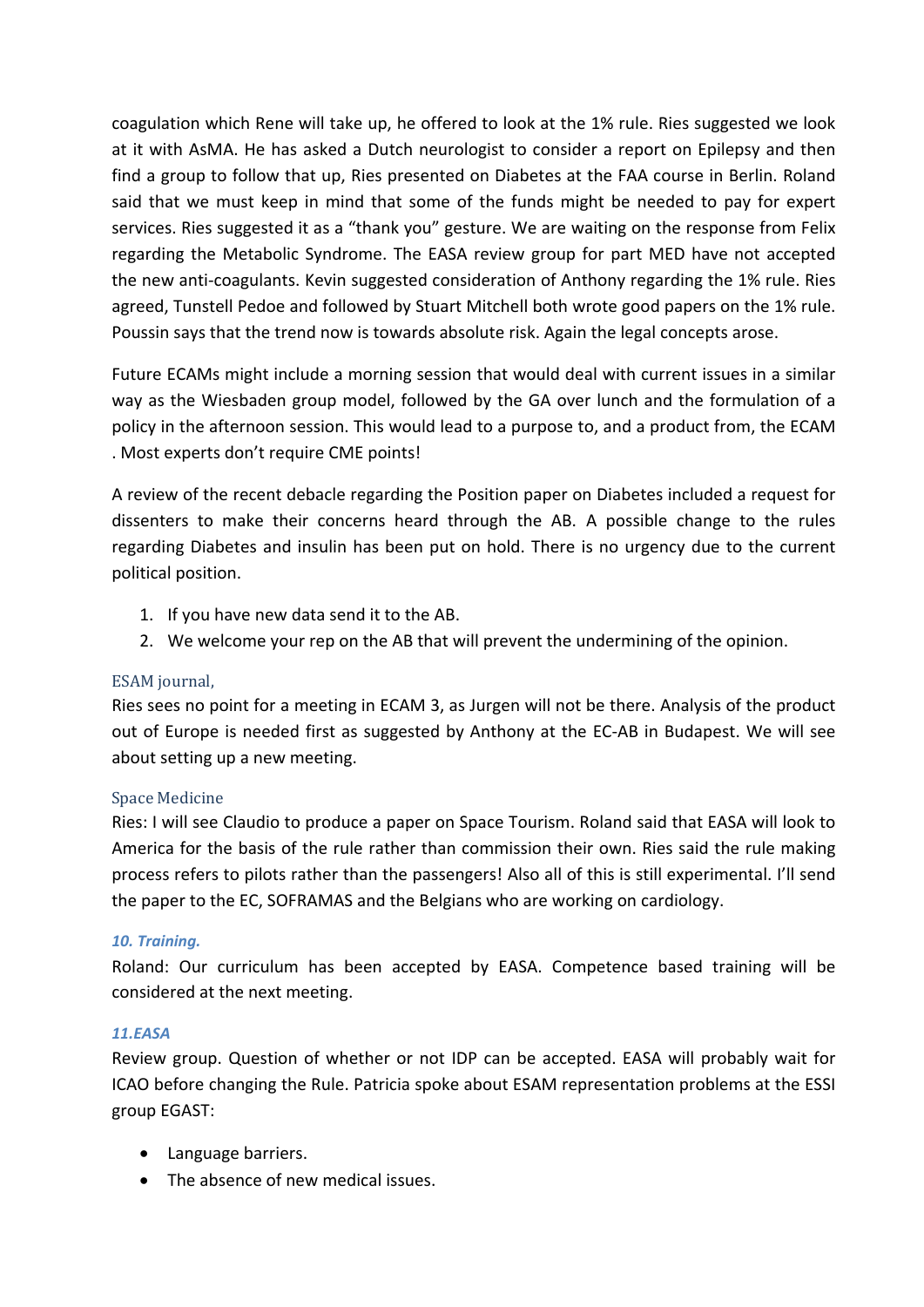- Human factors are more of an issue.
- Organic pathology was included.

Elena questioned the use of OTC medication? There is a difficulty getting data according to the different legal structures found across Europe.

Roland spoke of Lars frustration with the ECAST group. How does Anthony feel? Pat said that although we have little impact/influence being there, it is beneficial to be present. Patricia will stay. Roland invited her to write a report.

# SSCC

Debrief by Roland. There are moves to decrease the number of full members of the SSCC. There is no representative for General Aviation. EASA wants SSCC to become more active and representative. We might need someone to come in and act in the different SSCC‐ subcommittees. We would need a medical input in Aerodromes. Dr Gaber from Fraport (Frankfurt Airport) could be this person. Also somebody is needed in the flight‐standards subcommittee. There are a few other areas where we could be active in the future. Elena spoke about the area of Emergency Planning. Annex 14, technical requirements which includes the medical standards. Without such involvement, Europe runs the risk of losing the skill sets to determine the passengers who are fit to fly etc. Roland will host the next meeting of the SSCC workgroup at EUROCONTROL, which will make proposals to EASA to review its structure.

# Human Factors.

No contact from the group to Ries. He has seen all the information from Elena. He will re apply directly.

# *12. CMO Forum.*

The MEG will incorporate in future the members from the CMO forums. The CMO forum will probably disband after the Zagreb meeting on 12 and 13 November.

Currently, 10 hours have been offered for ECAM, AsMA and ICASM. Ultimately, it is the national authority who sets the accreditation, not EASA.

Adjourned at 18:10 Meeting again tomorrow at 09:00.

**Sunday 14th October 2012.**

Present, as Saturday 13<sup>th</sup> October.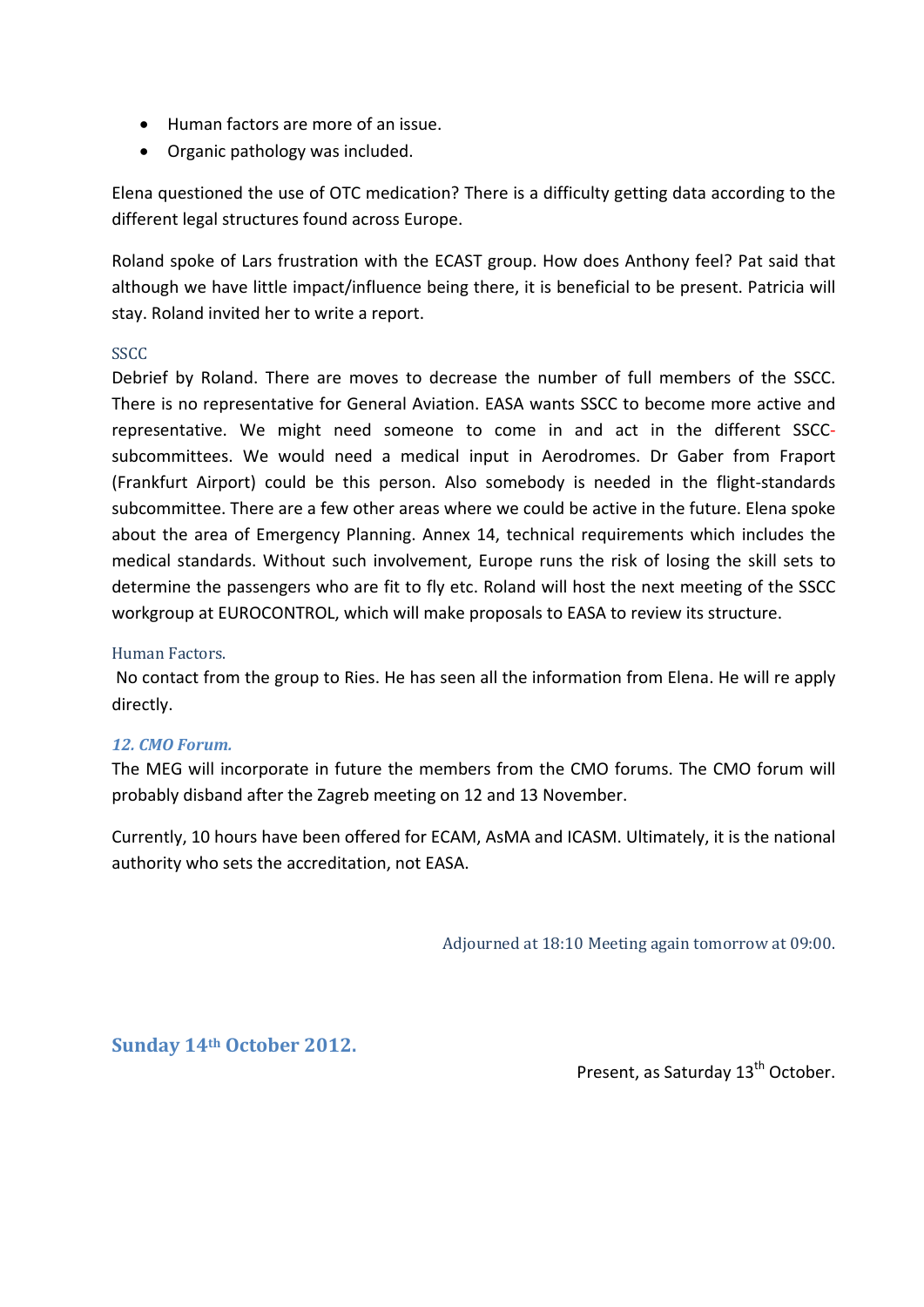#### *13. AsMA. 2013*

Ries said we need to consider another topic other than "The ageing pilot" as this is being covered at AsMA.. Martin Hudson is setting up two panels panel at AsMA. Roland will be in the "alcohol and drugs" panel. Ries might represent ESAM on the "ageing pilot" panel as he has produced a report on ageing.

Kevin suggested "The dust settles: Do we have white-out?" an overview of the biggest change in regulation at the end of the first year of implementation of EASA. Roland could present the regulatory changes and Kevin could speak of the impact at the AME level, including casework. What will be the impact if a state does not implement the change? He would have an example of casework. Ries said we could invite a view from the FAA. We could also ask Stuart Mitchell to speak about risk analysis and the 1% rule.

Lilla asked to include consideration of laser therapies in Ophthalmology with the implications of such therapies in the near future. Kevin spoke of Claudia's presentation in Bonn and suggested asking her to speak.

#### ESAM representation.

Hans has recovered and is interested to continue. He might not be in Alexandria. It is important that there is a strong international involvement. Roland will be a candidate for Vice President of AsMA International Services.

#### Blue Iournal.

Nothing new to report.

#### *14. Academy.*

#### Melbourne.

Kevin reported on the recent ICASM in Melbourne. The attendance from Europe was low, but there was a huge representation from the Australian AME's. Most of them had not been at a large international meeting before and they enjoyed it. The conference was extremely well organised. The content was good, pitched at the regular AME. The Ernsting panel was the highlight, training pilots in hypoxia i.e. whether, or not, the simulation training was reproducible with the same symptoms seen again. The social element was fantastic. The cost was high at \$2k only for the conference. He was presented his medal for the Academy. Tracy Smart, Commodore in the Australian AF was awarded the Order of Australia. There was a large input from China. The presentations were fine tuned, but there was no opportunity for questions. If we could forge our links with Russia and develop links with China it would be seen as a new position for ESAM. Having a joint conference with China in the future would be a unique position. The aviation mores in China is developing in aviation safety etc. Consider how to develop the links at the Strategy Meeting in the New Year.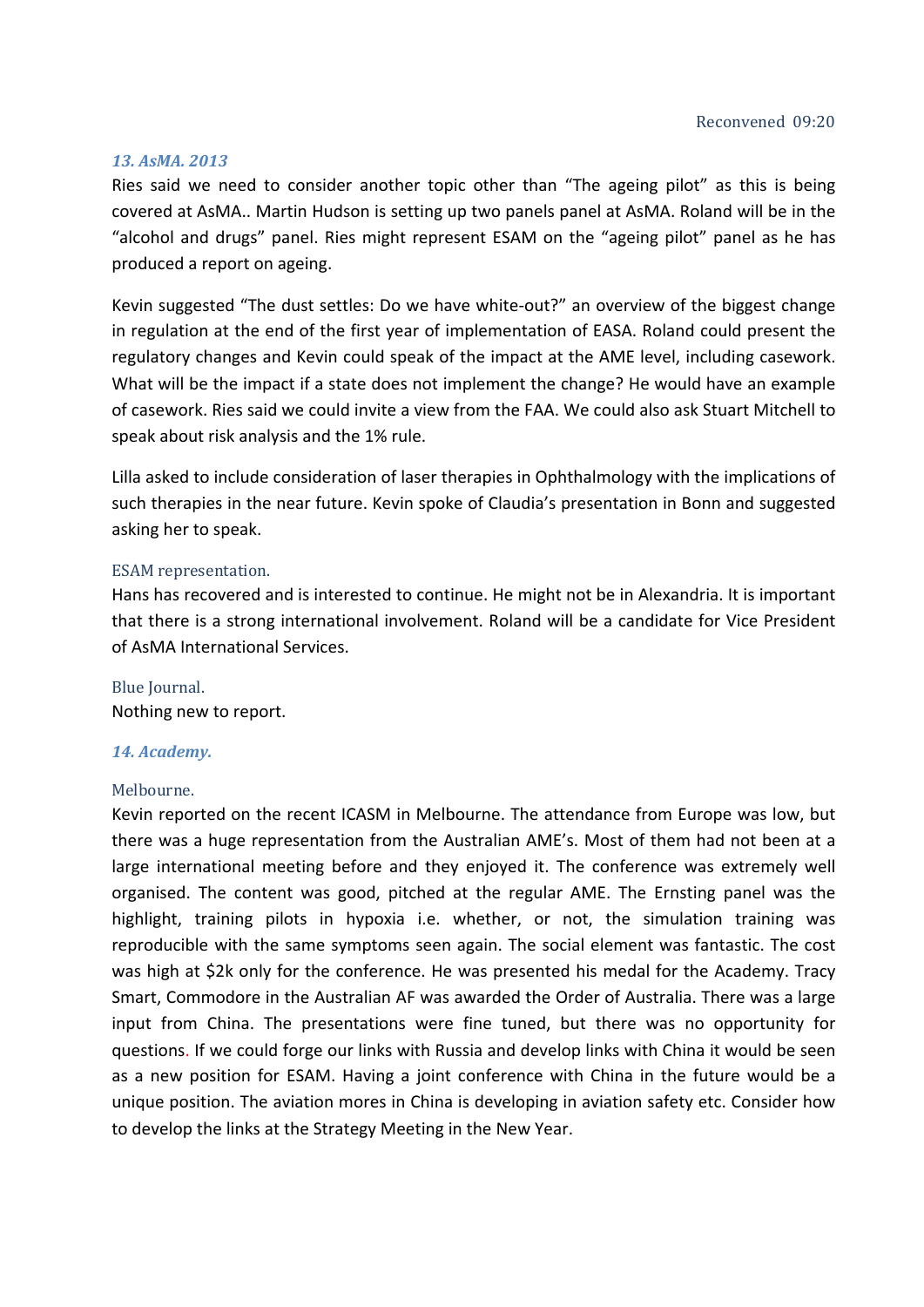## IAASM.

Roland spoke about the history of the ECAM and the ICASM, noting the need to avoid conflict. Consideration should be made to the idea of merging our congresses but that might realistically be at least five years away, given the experience of the combined AsMA ECAM which is now shelved.

## Coffee Break 10:50

# *15. Website. Lilla's report.*

Expressed happiness of her experience over the past four years and opened doors to a new way of life for her. She referenced Kevin's blog. Giving a personal approach and a little bit of fun. Hope that others will follow through. The site has increasing hits. We need to be able to analyse the statistics from the site. Include the web report at the GA. It was acknowledged the huge amount of work that Lilla did. Kevin said It was a tribute to Lilla that AsMA felt that their website was tired and so revamped it on seeing the ESAM site. Kris is an excellent activator and Lilla an excellent theorist. Patricia and Lilla will communicate by Skype for the handover. Use not only text, but other media needed as well. Consider the use of "apps" for ways to get others involved, to update calendars, etc. Kevin said we need to have a members' registered area, to get the information to the member rather than just to the Association contact. You can configure it so that when a new event/blog is set, it alerts the members of the content update.

## Photo competition.

We have one entry! Kevin will need seven days notice to set a prize.

In the early phase of the new EC, the Communications Director, President and Webmaster should meet and have talks about what is expected. There are issues that need to be addressed. Lilla asked where the demarcation was between the role of the Secretary General and Communications Director? The contact lists need to be managed by one person and annually updated. Roland said there should be a single activities, courses and congresses calendar that can be linked from all sites. This may be done by the MEG as it includes the CMOs.

#### *16. Contacts.*

Invitation to Annette Ruge to attend the next meeting.

ECA link to be followed up.

#### Debrief of Interstate Aviation Committee, Kiev (KKAMC32)

Roland gave a presentation at KKAMC. One discussion was on the AME training. They had difficulty with duration of the training programme citing their six month module. Kevin said there is a more pragmatic approach in Europe, to match the requirement of the job. In Russia the role is different. There will be a resistance from academies and universities, but there is interest from certain sectors. In Hungary the rule will be sought for a 4 year training and exam. So Gabor opened it up. Elena said we will produce a summary of the KKAMC meeting. Declan